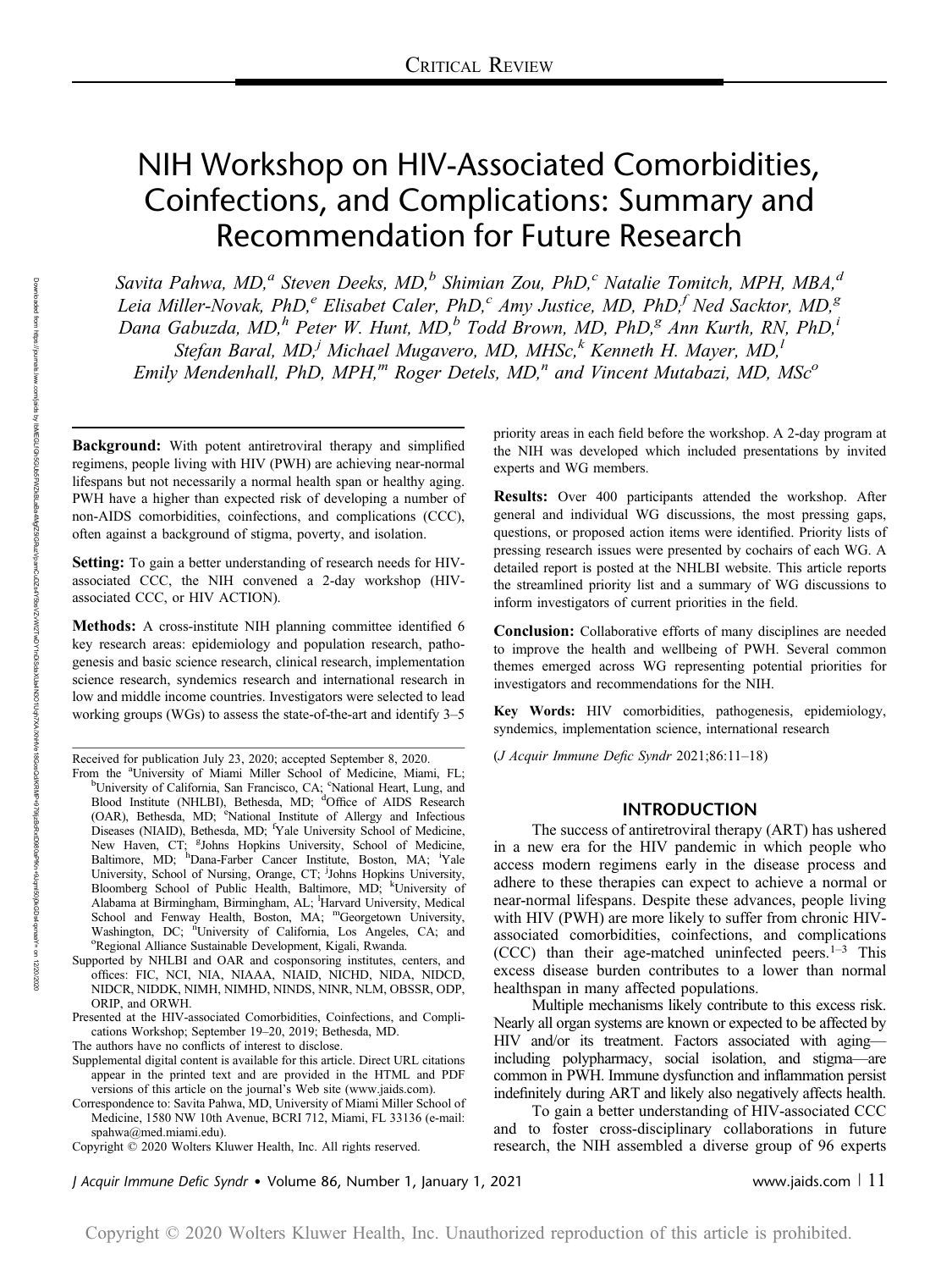and community advocates to participate in a year-long process assessing the state-of-the-art. A 2-day CCC workshop (HIV-associated Comorbidities, Coinfections, and Complications, or HIV ACTION) was held in September 2019 and attended by over 400 individuals.

#### **METHODS**

In late 2018, a cross-institute panel from the NIH identified workshop cochairs and worked with them to assemble 5 working groups (WG): epidemiology and population science, pathogenesis and basic science, clinical research, implementation science, and syndemics, with a cross-cutting international WG (Table 1). These WG were charged with summarizing the state of the CCC research agenda, identifying major research gaps, key challenges, and opportunities, and developing a list of future research priorities. The WG selected the top 3–5 priority topics for presentations and discussion at the HIV ACTION workshop along with invited special talks. Details of the process, agenda, executive summary, detailed report, and outcomes were posted on the NHLBI website: [https://www.nhlbi.nih.](https://www.nhlbi.nih.gov/events/2019/hiv-associated-comorbidites-co-infections-complications-workshop) [gov/events/2019/hiv-associated-comorbidites-co-infections](https://www.nhlbi.nih.gov/events/2019/hiv-associated-comorbidites-co-infections-complications-workshop)[complications-workshop.](https://www.nhlbi.nih.gov/events/2019/hiv-associated-comorbidites-co-infections-complications-workshop)

#### RESULTS

The top priority topics of the WG are listed in Table 2. After discussions at the workshop, the most pressing gaps, questions, or proposed action items were identified and are listed below.

# Epidemiologic and Population Research Working Group Aging with HIV

- What are the most accurate and generalizable risk indices for mortality, hospitalization, and common comorbid diseases for aging PWH?
- What are the most valid and reproducible measures to study aging with HIV?
- Is frailty a useful independent concept in the study of aging with HIV?<sup>4</sup>
- Do appropriate measures of frailty in PWH differ from those aging without HIV?
- How can useful indices of prognosis, quality of life, and frailty be integrated into routine clinical care and research?

#### Neurobehavioral Complications of HIV in the Modern Treatment Era

- What is the incidence and prevalence of neurobehavioral impairment in PWH on ART with and without viral suppression?
- What is the impact of demographic factors such as age, sex, education, race or ethnicity, and socioeconomic status on

TABLE 1. NIH Workshop on HIV-Associated Comorbidities, Coinfections and Complications (HIV ACTION)

- Workshop organizers: Shimian Zou (NHLBI), Natalie Tomitch (OAR), Leia Novak (NAID), and NIH Planning Committee
- Workshop cochairs: Dr. Steven Deeks and Dr. Savita Pahwa

Working groups and chairs

- Epidemiologic and population research: Dr. Amy Justice and Dr. Ned Sacktor
- Pathogenesis research: Dr. Dana Gabuzda and Dr. Peter Hunt
- Syndemics: Dr. Ken Mayer and Dr. Emily Mendenhall
- Clinical research: Dr. Todd Brown and Dr. Ann Kurth
- Implementation science research: Dr. Stefan Baral and Dr. Michael Mugavero
- International research: Dr. Roger Detels and Dr. Eugene Mutimura

the epidemiology of cognitive impairment and mental health conditions in PWH?

• What impact do specific comorbidities, such as mood disorders, drug addiction, and coinfections, have on cognitive and mental health in PWH? Does treatment of such comorbidities improve cognitive function?

#### TABLE 2. Priority Topics of Working Groups of the HIV ACTION Workshop

12 <sup>|</sup> www.jaids.com Copyright © 2020 Wolters Kluwer Health, Inc. All rights reserved.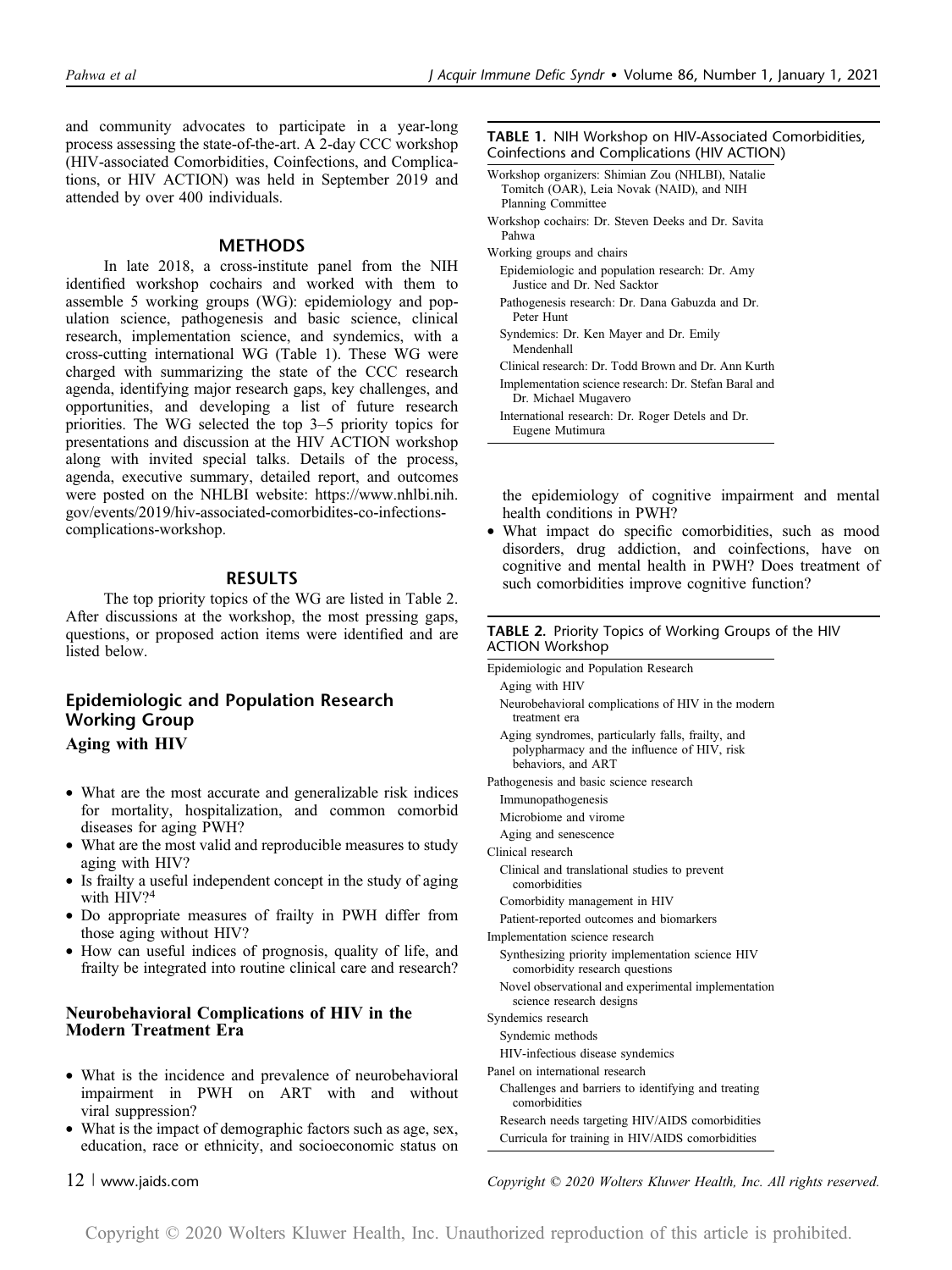- How can we systematically differentiate between cognitive impairment that is due to HIV or immune suppression and cognitive impairment that is due to age-related conditions such as cerebrovascular disease or age-related neurodegenerative conditions?
- How can we delineate phenotypes of HIV-associated cognitive impairment that have value in predicting outcomes and relate to developing specific prevention and intervention strategies?
- What are the factors that promote neurocognitive health and resiliency among PWH?
- What are the optimal methods to screen for and confirm cognitive impairment and mental health complications in research and clinical settings for both the United States and resource-limited countries?
- How does cognitive and mental health affect the behavior of PWH, including medical adherence, self-efficacy, and risk behavior?
- How can we improve our ability to assess, monitor, and intervene on neurocognitive impairment and mental health "in the field" (ie, outside of clinical and research settings)?
- What are the opportunities using mobile technology?

#### Aging Syndromes, Particularly Falls, Frailty, and Polypharmacy and the Influence of HIV, Risk Behaviors, and ART

- Develop and validate frailty instruments in PWH.
- Examine the effects of nondrug interventions, such as exercise, on frailty in HIV.
- Determine how ART modifies falls risk among PWH.
- Examine how alcohol, analgesics, and medication-assisted treatment affect falls risk.
- Evaluate how HIV necessitates modification to interventions for falls and fractures.
- Identify mechanisms of antiretroviral (ARV)/non-ARV drug–drug interactions.
- Evaluate polypharmacy's effects on comorbidities in people living with HIV.
- Determine the impact of deprescribing non-ART medications among people living with HIV.

# Pathogenesis and Basic Science Research Working Group

This WG has recently published their topics and discussion<sup>5</sup> summarized here.

#### Immunopathogenesis

- Do all "root drivers" contribute equally to inflammation and immune activation?
- Do some inflammatory pathways ("branches" of the "tree") drive some diseases more than others and are they different in PWH from HIV uninfected?
- Do inflammation, immune activation, and immune dysfunction in HIV differ across the lifespan?

Copyright  $\heartsuit$  2020 Wolters Kluwer Health, Inc. All rights reserved. www.jaids.com | 13

- Will intervening on some inflammatory pathways have adverse consequences (eg, infections and cancer)?
- Can systems biology approaches help us prioritize interventions?
- Can we improve our understanding of systems biology from clinical trials and animal models?
- Can we use novel inflammatory indices and imaging to stratify risk and monitor treatment response?
- Is there need for a tailored approach to decrease inflammation?

#### Microbiome and Virome

- What are the mechanisms of host–HIV–microbiome interactions and do they differ based on age of the host?
- Does the microbiome play a causal or contributory role in HIV comorbidities?
- How do other cofactors interact with HIV infection to affect the microbiome and downstream comorbidities?
- If the microbiome is causal or contributory to HIV-related comorbidities, rather than just a consequence or association, can it be manipulated to modify these pathways?

## Aging and Senescence

- Have we overlooked important drivers or mechanisms?
- How do markers and drivers of senescence, including immune senescence, change with advancing age?
- Which are the most critical drivers or mechanisms to target, and how do we target them?
- Can we identify overlapping or intercepting pathways to disrupt or are we doomed to address each driver or mechanism separately?
- Which are the best models to use to perform both mechanistic and treatment studies of aging with HIV infection?

# Clinical Research Working Group Clinical and Translational Studies to Prevent Comorbidities

- What are the best ways to screen for, identify, and prevent comorbidities, in research and clinical settings for both the United States and resource-limited countries?
- What are the high-priority screening and prevention guidelines (across the age spectrum) that need to incorporate HIV as an additional risk factor, and do screening tools for age-related comorbidities underperform in the HIV/ AIDS population?
- Are there high-priority prevention strategies that need to be used or targeted in PWH across the age spectrum?
- Are standard prevention strategies, such as diet and exercise, as effective in HIV+ individuals?
- Are there modeling strategies that can assist in delineating the risk, benefit, and cost savings of implementing

Copyright © 2020 Wolters Kluwer Health, Inc. Unauthorized reproduction of this article is prohibited.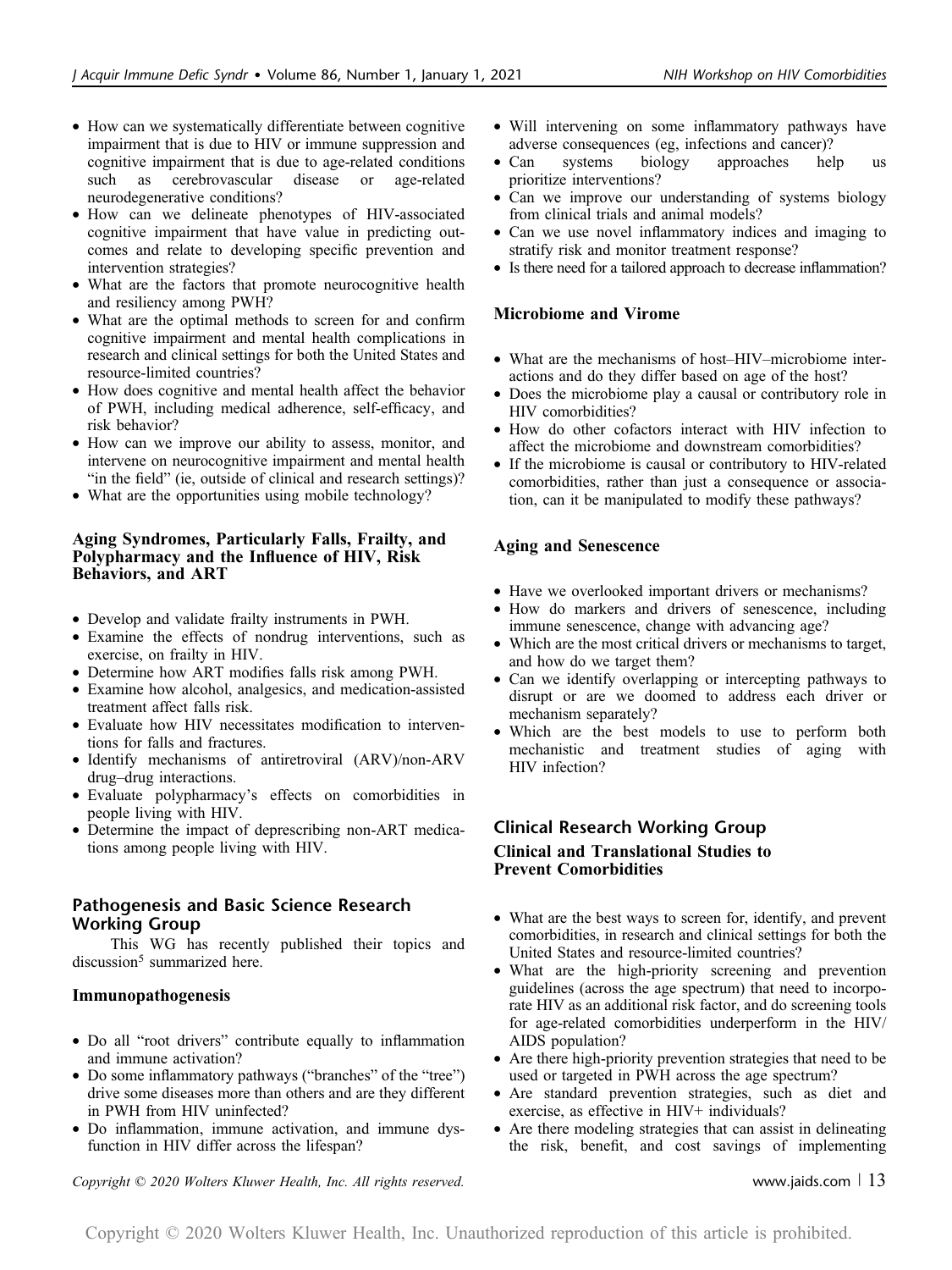screening and prevention strategies among people with HIV?

# Comorbidity Management in HIV

- How should clinical practice guidelines and standards of care for different comorbidities be tailored to older PWH, including those with multimorbidity?
- How do interventions aimed at decreasing inflammation and immune activation in older PWH affect risk and progression of individual comorbidities as well as multimorbidity?
- How should treatment of comorbidities be prioritized among older PWH who have multimorbidity? Should frailty and measures of physical function be used to prioritize and tailor therapies?

## Patient-Reported Outcomes and Biomarkers

- How do comorbidities affect different understudied patient populations, including older PWH (eg, age 65 years or older), gender (male, female, and transgender/nonbinary), racial and ethnic minorities in the United States, and people in low-resource settings?
- What patient-reported outcomes and biomarkers are most useful for prevention, early detection, and management of common comorbidities in PWH?
- What are mechanisms by which HIV may accelerate aging processes and increase the risk for comorbidities, and how can patient-reported outcomes and biomarkers help explicate these?
- How can patient-reported outcomes and biomarker studies in comorbidity clinical trials be used to optimize HIV care across the lifespan?
- How can new technologies facilitate efficient assessment of patient-reported outcomes and biomarkers?

# Implementation Science Research Working Group

#### Synthesizing Priority Implementation Science HIV Comorbidity Research Questions

- Given limited resources in our jurisdiction, what implementation strategies will be most effective when implementing interventions for HIV-related comorbidities at the lowest cost?
- How can we learn from our successes and challenges as we roll out interventions for HIV-related comorbidities over time to more expediently achieve implementation?
- Can the cost and resources involved in a successful multicomponent implementation strategy package be reduced while maintaining its impact?

• How can the field begin to optimize implementation during the development and testing of new interventions for HIVrelated comorbidities?

#### Novel Observational and Experimental Implementation Science Research Designs

- How do we define program or implementation equipoise, versus clinical equipoise, and how does it influence experimental methods?
- How can we define and measure counterfactuals in implementation science research methods?
- How do we attribute changes in incidence of comorbidities and health outcomes to a complex system of interventions that have been adopted or implemented and adapted over time?
- How can we characterize the context and the mechanisms by which context influences the impact of interventions?
- How can we evaluate and assign effect size to the adaptive decision-making that health service providers make for patients?
- How can we leverage multiple layers of routinely collected programmatic data to rapidly adapt the implementation of services to incoming data?

#### Training Opportunities and Resources to Expand the Implementation Science Research Workforce

- Investigators cannot just "do" implementation science research without training.
- What can be easily layered onto current implementation science generalist training?
- What can be easily layered into HIV-related research consortia and activities?
- Almost all NIH-sponsored trainings are targeted to a specific content area; there is nothing specific to HIV.
- There is high demand for, but a low supply of, implementation science training programs.
- Except for larger NIH-funded training programs to a specific institution, most NIH-funded trainings target only clinician investigators.

# Syndemics Research Working Group Syndemic Methods

- On a theoretical level, what does it mean when we assert that epidemics are "interacting" within populations or when we assert that diseases are "interacting" within individuals?
- Do the competing theoretical models yield differing programmatic, clinical, and/or policy recommendations?
- Are there settings in which co-occurring epidemics do not need to be characterized as a syndemic, when a more parsimonious appeal to social determinants of health would suffice?

14 <sup>|</sup> www.jaids.com Copyright © 2020 Wolters Kluwer Health, Inc. All rights reserved.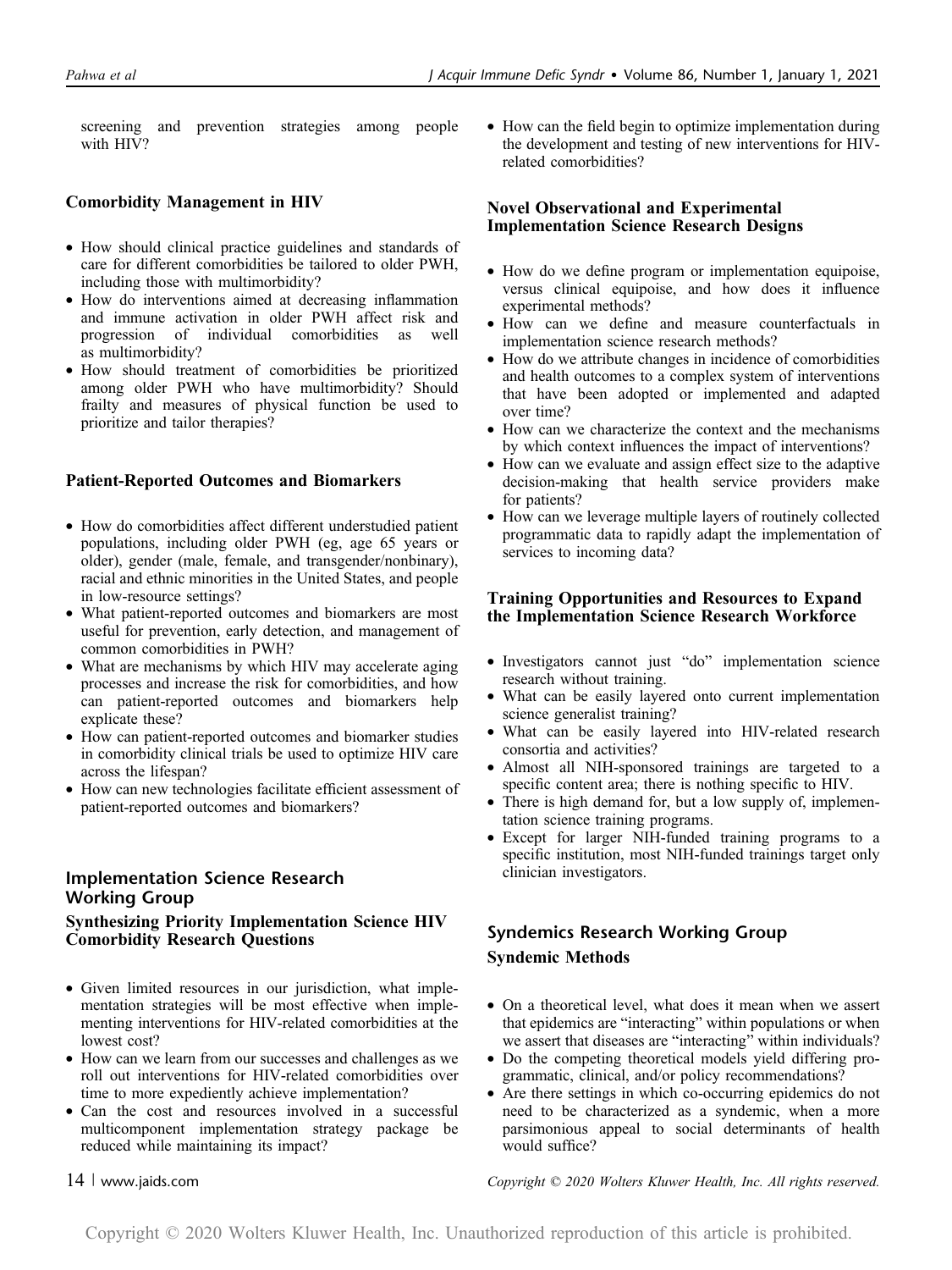- On an empirical level, how do epidemics interact at the level of populations?
- Which co-occurring epidemics warrant being characterized as a syndemic?
- How does the syndemic label improve the public health response?

#### HIV–Infectious Disease Syndemics

- What are the optimal prophylactic regimens to decrease sexually transmitted infections, viral hepatitis, and/or tuberculosis acquisition in PWH and those at greatest risk?
- To what extent does early diagnosis and treatment of copathogens result in improved health?
- What insights into mucosal biology can lead to better prophylactic approaches in the prevention of HIV and copathogen acquisition?
- Which structural interventions (eg, economic empowerment and enabling legal environments) are most effective in decreasing the spread of HIV and synergistic copathogens?

#### HIV–Chronic Disease Syndemics

- Which chronic diseases should be considered as syndemic with HIV?
- Which drivers of HIV acquisition and progression affect the prevalence and expression of chronic diseases in PWH?
- What are the optimal models of chronic disease prevention and management in PWH that address syndemic factors?
- Which structural and clinical interventions are most effective in decreasing the development of synergistic chronic conditions in PWH?

#### Panel on International Research in Low-Income and Middle-Income Countries

#### Challenges and Barriers to Identifying and Treating Comorbidities

- What instruments will improve data collection on comorbidities for reliable estimates of the global burden of disease in PWH?
- How can HIV services be decentralized to mobile clinics, community drug distribution sites, and other settings for improving care delivery.

#### Research Needs Targeting HIV/AIDS Comorbidities

- Strategies to expand care for noncommunicable diseases (NCDs) at HIV clinics
- Behavioral and social science programs to understand stigma and health-seeking behaviors

• Engagement of basic science and translational research scientists coupled with implementation research.

#### Need for Training in HIV/AIDS Comorbidities

- Develop curricula to build the community of HIV researchers.<br>• Use training opportunities from the Fogarty
- Use training opportunities from the Fogarty International Center.

#### **DISCUSSION**

This NIH-sponsored initiative involved multiple experts and stakeholders in an effort that was sustained for over 12 months, culminating in a highly interactive 2-day conference. During this process, it became apparent that cross-disciplinary (and hence at the NIH, cross-institute) collaboration will be necessary to accelerate progress in studies aiming to improve the quality and quantity of life for PWH in the era of ART and for bridging the gap between chronologic age (lifespan) and complex biologic processes that affect it (healthspan). With the momentum of the President's initiative to end the HIV epidemic (EHE), greater numbers of PWH will enter into care under the "diagnose" and "treat" pillars and the people aging with HIV will continue to grow. From the community perspective, the need for new models of research providing real time data about clinical needs, care, and implementation of services for people aging with HIV was emphasized. The impact of social, cultural, economic, political, and other factors on the susceptibility for HIV and coconditions has major implications for a disease that is increasingly concentrated in vulnerable populations, yet how these societal factors affect health in PWH is largely undefined. Several common themes emerged that highlight priority areas for investigators and recommendations for the NIH. Salient discussion points, research priorities, and recommendations emerged from the various working groups, underscoring the importance of community engagement in decision making.

The epidemiologic and population research working group discussed comorbidities<sup>6</sup> and raised questions about the differences in aging with and without HIV infection. Multiple factors likely contribute to health in aging HIVinfected adults, including the direct impact of HIV infection on multiple organ systems, toxicity of ART, polypharmacy, social isolation, stigma, and others as yet poorly defined risk factors. Notably, most of these factors are known to affect aging in the general population but are overrepresented or more pronounced in PWH. Frailty, for example, is often discussed in the context of HIV disease and aging, but how this should be defined and measured in HIV populations is not known. The importance of studying neurocognition, the roles of polypharmacy, and substance use in neurocognitive compromise in people aging with HIV was highlighted. Tools are needed to help identify common pathways for multimorbidity, for clinical phenotype definitions and practical guidance for clinical management. The group's recommendations included cataloging and developing tools to assess exercise, frailty and fall risk, brain health and

Copyright  $\heartsuit$  2020 Wolters Kluwer Health, Inc. All rights reserved. www.jaids.com | 15

Copyright © 2020 Wolters Kluwer Health, Inc. Unauthorized reproduction of this article is prohibited.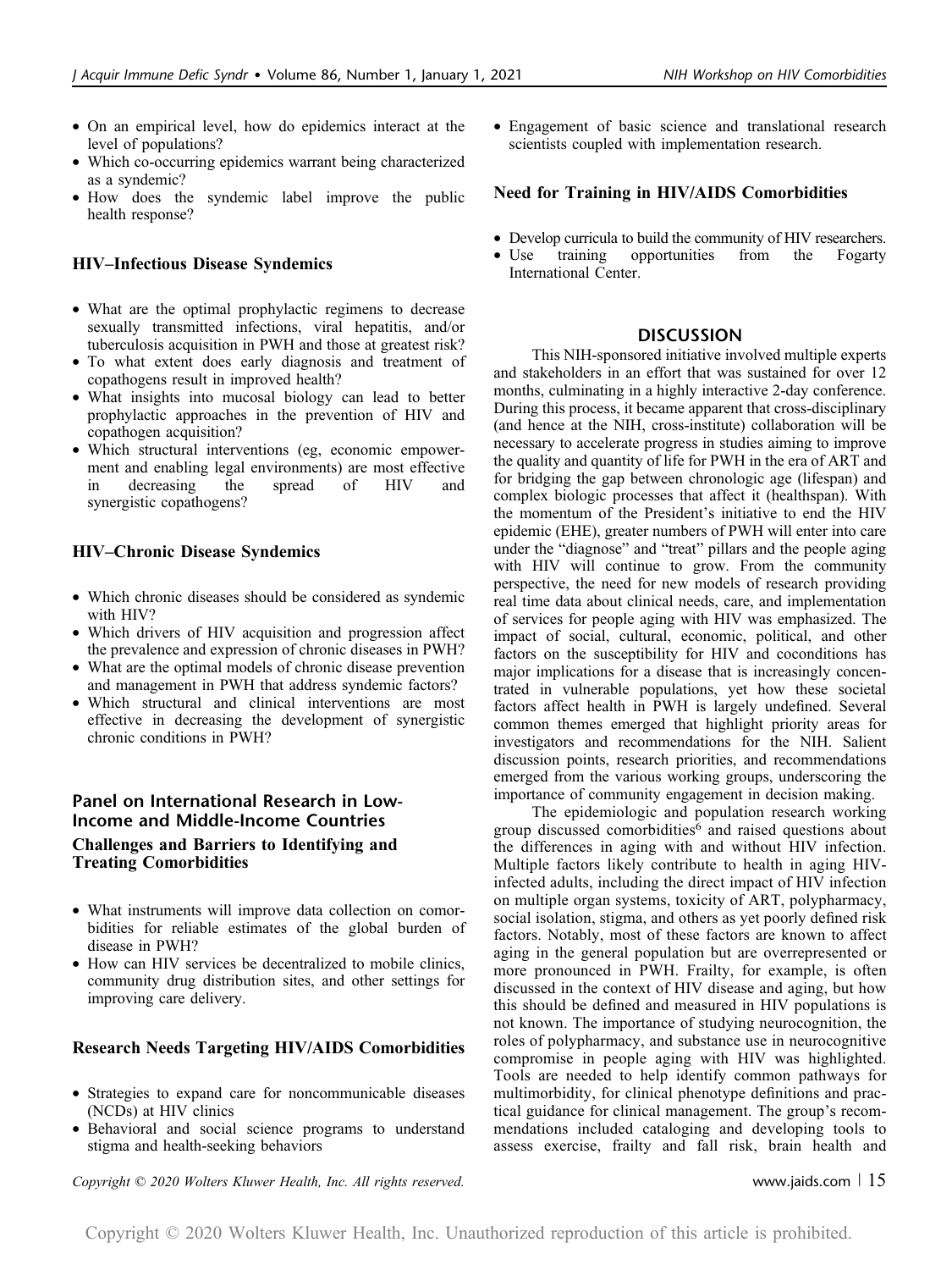cognitive decline, and to capture social factors with qualitative research, machine learning approaches on large data sets and polypharmacy research.

The pathogenesis and basic science research working group proposed that underlying pathogenesis and mechanisms of HIV-associated CCC that involve multiple systems and manifest as concurrent conditions in PWH may be fundamentally different from the same "diagnosis" in persons without HIV along the lifespan.<sup>5</sup> The appropriate phenotypes, indicators, and indices/biomarkers for research on HIVassociated CCC will likely prove to be unique among those with and without HIV.<sup>7–9</sup> Factors that drive chronic immune activation and dysfunction in treated HIV infection, shared immune pathways and microbiome/virome contributions toward inflammation/chronic immune activation and immune dysfunction, and mechanisms that drive accentuated aging are among the overlapping etiologies and pathogenesis mechanisms.10–<sup>12</sup> New research methods or technologies, including appropriate animal models $13$  are needed for research of HIV-associated CCC across the lifespan. Ultimately, there is a need to move toward interventional studies using knowledge gained from basic research. As PWH on ART inch closer to the healthy non-HIV aging population in longevity, a proposal for inclusion rather than exclusion of PWH from clinical trials investigating new therapeutic modalities in emerging fields such as geroscience was recommended.<sup>14</sup>

The clinical research working group discussed different comorbidities associated with HIV and prioritized prevention, management, patient-reported outcomes, and biomarkers.<sup>15</sup> Discussions included the need for research to design better screening tools for the early detection of age-related comorbidities including cardiovascular and musculoskeletal diseases in PWH and whether more aggressive management of blood pressure or cholesterol would alleviate the difference in outcomes of treatment in PWH and general populations.

As research moves forward, patient-reported outcomes will need to be measured more carefully. There is also a need for clinical trials that are not limited to specific diseases. It will be important to think more broadly and more holistically. The working group's discussions highlighted several principles, including the importance of addressing a life course perspective, disparities (including African Americans and other vulnerable populations), and age, sex, gender, and sexual orientation issues, given the disproportionate burden of several age-related comorbidities in women living with HIV. It was also recommended that funding calls should solicit applications from both international and domestic perspectives.

The syndemics research working group discussions focused largely on definitions. Members emphasized how local context matters and how strong the impact of social determinants of disease is.16–<sup>19</sup> Several overall priority questions were addressed. When is something syndemic and when is it not? How does the syndemic approach advance our understanding of mitigating upstream or clinically to make the biggest impact? Why does syndemic thinking matter for HIV? The discussions highlighted the

importance of syndemics research for characterizing and integrating various comorbid diseases/disorders and their synergistic effects in PWH, while taking into account social, political, and ecological factors. The group discussed how to intervene upstream to mediate the emergence and interaction of multiple conditions that cluster with HIV. Focusing on nonmedical contributors and interventions at the policy and clinical level was emphasized. Such research can help us gain a deeper understanding of the interplay between these factors and their role in promoting disease clustering at the population level, and the impact they have on disease pathologies at the individual level; findings of such research will encourage more holistic approaches in the clinical management of PWH.

The implementation science research working group introduced a theoretical and foundational discussion of methods. Implementation science is an emerging area for  $HIV$ -related research,<sup>20</sup> and hence, coordinated support is needed for development of new observational and experimental implementation research designs and for training, including leverage of existing training opportunities and resources. What combination of implementation strategies would be necessary and sufficient to increase the impact of interventions for HIV-related comorbidities was a discussion theme. Recommendations included bringing implementation scientists to the table early to help determine which approaches have the most impact for HIV-associated comorbidity and optimal designs for evaluation, and to learn from implementation science research that has been conducted outside the HIV setting. Moreover, how can we better use nonexperimental designs including quasiexperimental and natural experiments to provide insight into outstanding research priorities for HIV-related comorbidity research. In resource-limited settings, we can learn about screening, diagnosis, and management of HIV-related comorbidities that will be relevant to the care of PWH. Implementation science methods and strategies will be essential to address barriers that impede the scale-up and application of scientifically proven interventions in community and clinical settings for the prevention, control, and treatment of HIV-associated CCC in PWH.

The international working group was comprised of representatives from each of the other 5 WG and covered areas discussed by other WG in the context of low-income and middle-income countries. Establishment of behavioral and social science research priorities that include the roles of stigma pervading all aspects of HIV, unique aspects of sex and gender in developing strategies to expand care for NCDs at HIV clinics. Engagement of translational and basic scientists and implementation perspectives in international settings is critical. Adequate funding streams are needed to deliver effective primary care, and improved data collection on comorbidities for reliable estimates of the global burden of NCD that differs from country to country and will be essential for large-scale system changes in delivering health care, utilization of tools such as The World Health Organization's STEPwise approach to Surveillance (STEPS) methodology. The IeDEA network, spanning 42 countries,

16 <sup>|</sup> www.jaids.com Copyright © 2020 Wolters Kluwer Health, Inc. All rights reserved.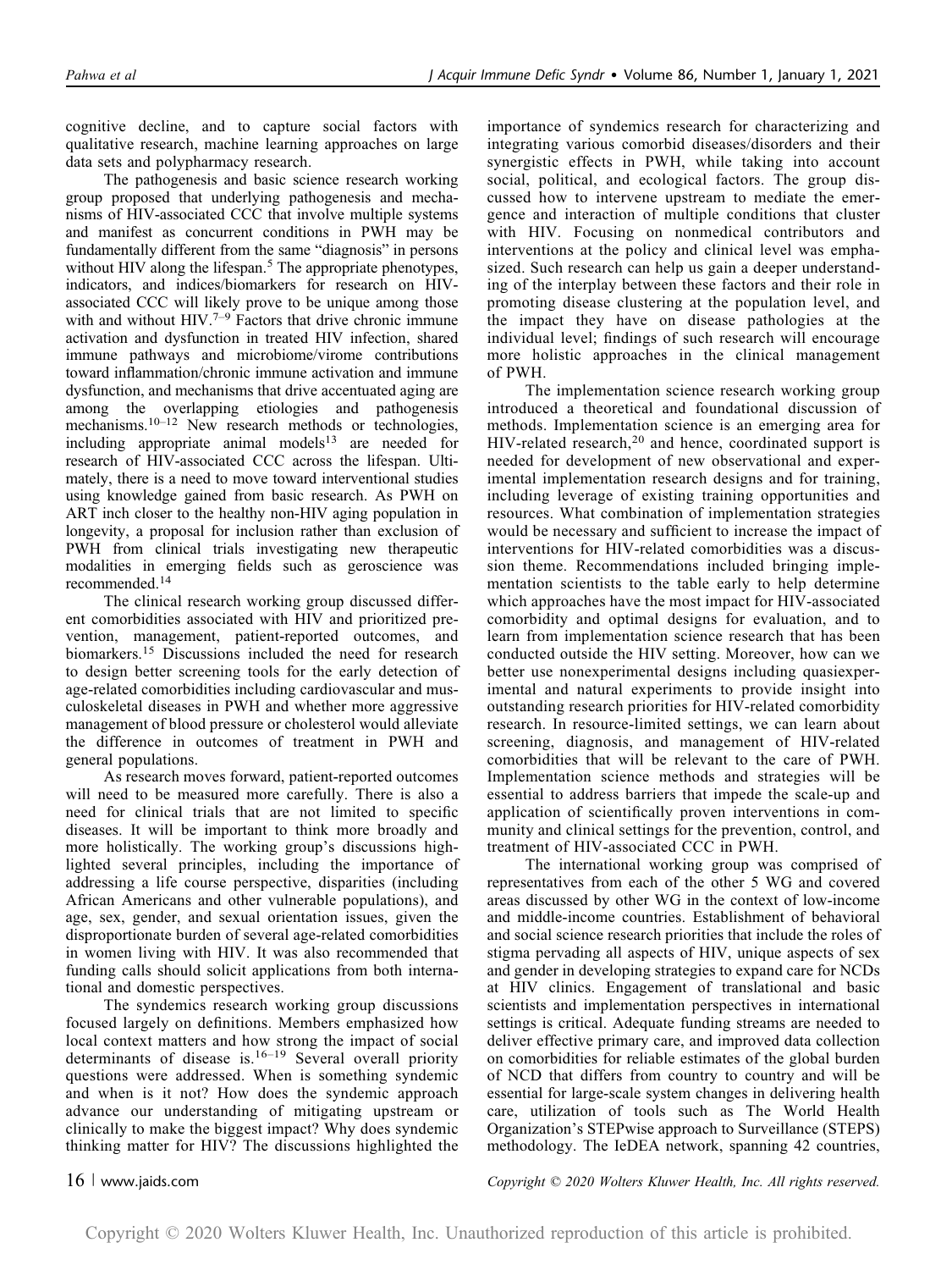the PEPFAR Population HIV Impact Assessment surveys and Demographic and Health Survey Program tools for HIV+ populations were discussed. The group underscored the commitment of the Fogarty International Center to supporting training in developing countries.

A sentiment echoed by various experts was that in addition to efforts targeting specific research priorities within the mission of each Institute and Centers (IC), a coordinated NIH-wide research strategy would go a long way in addressing the complexities of CCC. For example, intervention research for prevention and management of HIV-associated CCC and their attendant polypharmacy is challenging.<sup>21</sup> For addressing comorbidities, whether an intervention should be targeted for a specific condition or be directed at generalized chronic immune activation and inflammation is not known. Understanding basic mechanisms as well as safety and effectiveness of interventions to control inflammation and immune activation in PWH should be of interest to many NIH ICs but would be costly and better served by coordinated research efforts. Multidisciplinary strategies fostering innovative research funding models and a nonsiloed approach could best address the common research themes that emerged from the workshop. In particular, funding mechanisms that promote multimorbidity research and collaboration would be beneficial, for example, multiomics approaches and large cohorts requiring collaboration across institutes, centers, and offices of NIH. Having NIH-wide discussion on how to facilitate and fund such collaboration was recommended as a priority. The authors recognize limitations of the prescriptions offered by the workshop summary, as viewpoints of all the diverse stakeholders affected by HIV comorbidities are not represented.

#### ACKNOWLEDGMENTS

The authors are grateful to members including NIH representatives of all five working groups and the international panel (see Table 1, Supplemental Digital Content, [http://links.lww.com/QAI/B548\)](http://links.lww.com/QAI/B548) for their effective work on identifying research gaps and priorities before the workshop and contributing to the discussion and deliberation during the workshop. Ms. Sara Harris from Synergy Enterprise Inc. (SEI) served as the science writer for the workshop and summarized the discussions. The authors thank invited speakers of special talks for their contribution to the program: Dr. Anthony Fauci, Director, NIAID, NIH; Dr. Keri N Althoff, Associate Professor, Department of Epidemiology at the Johns Hopkins Bloomberg School of Public Health, Dr. Jamie Justice, Assistant Professor, Department of Gerontology and Geriatric Medicine at the Wake Forest School of Medicine, and Mr. Jules Levin, Executive Director and founder NATAP, National AIDS Treatment Advocacy Project.

The authors acknowledge the support from many people at NHLBI and OAR for their effort in preparing and executing this workshop

NHLBI: (1) Logistics Team: Della Claiborne, Demetria Pace, Terrie Squadere, Naomi Clarke, and Alex Dillon; (2) Conference Management: Wendy Massias-Burnett, Silvia Dossmann, and Kay Valeda; (3) OSPEEC (Office of Science Policy, Engagement, Education, and Communications): Lauren Hochman; (4) Leadership: Keith Hoots, Simone Glynn, David Goff, Nakela Cook, and Gary Gibbons.

OAR: (1) Leadership (Director's Office): Dr. Maureen Goodenow; (2) Program: Amber Wilson; (3) Communications: Alessandro Gravina.

OAR support: Dami Kim and Akary Nyan Win.

The authors gratefully acknowledge the support that this workshop received from 21 NIH ICOs, in the form of scientific input from staff representatives and financial contribution toward travel for invited experts to the workshop.

#### **REFERENCES**

- 1. Legarth RA, Ahlström MG, Kronborg G, et al. Long-term mortality in HIV-infected individuals 50 Years or older: a nationwide, populationbased cohort study. J Acquir Immune Defic Syndr. 2016;71:213–218.
- 2. Smit M, Brinkman K, Geerlings S, et al. Future challenges for clinical care of an ageing population infected with HIV: a modelling study. Lancet Infect Dis. 2015;15:810–818.
- 3. Wong C, Gange SJ, Moore RD, et al. Multimorbidity among persons living with human immunodeficiency virus in the United States. Clin Infect Dis. 2018;66:1230–1238.
- 4. Justice AC, Tate JP. Strengths and limitations of the veterans aging cohort study index as a measure of physiologic frailty. AIDS Res Hum Retroviruses. 2019;35:1023–1033.
- 5. Gabuzda D, Jamieson BD, Collman RG, et al. Pathogenesis of aging and age-related comorbidities in people with HIV: highlights from the HIV ACTION workshop. Pathog Immun. 2020;5:143–174.
- 6. Althoff KN, Gebo KA, Moore RD, et al. Contributions of traditional and HIV-related risk factors on non-AIDS-defining cancer, myocardial infarction, and end-stage liver and renal diseases in adults with HIV in the USA and Canada: a collaboration of cohort studies. Lancet HIV. 2019;6:e93–e104.
- 7. De Francesco D, Wit FW, Bürkle A, et al. Do people living with HIV experience greater age advancement than their HIV-negative counterparts?. AIDS. 2019;33:259–268.
- 8. Schouten J, Wit FW, Stolte IG, et al. Cross-sectional comparison of the prevalence of age-associated comorbidities and their risk factors between HIV-infected and uninfected individuals: the AGEhIV cohort study. Clin Infect Dis. 2014;59:1787–1797.
- 9. Hawkins KL, Brown TT, Margolick JB, et al. Geriatric syndromes: new frontiers in HIV and sarcopenia. AIDS. 2017;31(suppl 2):S137–S146.
- 10. Lagathu C, Cossarizza A, Béréziat V, et al. Basic science and pathogenesis of ageing with HIV: potential mechanisms and biomarkers. AIDS. 2017;31(suppl 2):S105–S119.
- 11. Pallikkuth S, de Armas L, Rinaldi S, et al. T follicular helper cells and B cell dysfunction in aging and HIV-1 infection. Front Immunol. 2017;8: 1380.
- 12. Pallikkuth S, de Armas LR, Rinaldi S, et al. Dysfunctional peripheral T follicular helper cells dominate in people with impaired influenza vaccine responses: results from the FLORAH study. PLoS Biol. 2019;17: e3000257.
- 13. Shankwitz K, Pallikkuth S, Sirupangi T, et al. Compromised steady-state germinal center activity with age in nonhuman primates. Aging Cell. 2020;19:e13087.
- 14. Justice JN, Ferrucci L, Newman AB, et al. A framework for selection of blood-based biomarkers for geroscience-guided clinical trials: report from the TAME Biomarkers Workgroup. Geroscience. 2018;40: 419–436.
- 15. Chamie G, Hickey MD, Kwarisiima D, et al. Universal HIV testing and treatment (UTT) integrated with chronic disease screening and treatment: the SEARCH study. Curr HIV/AIDS Rep. 2020;17:315–323.

Copyright  $\heartsuit$  2020 Wolters Kluwer Health, Inc. All rights reserved. www.jaids.com | 17

Copyright © 2020 Wolters Kluwer Health, Inc. Unauthorized reproduction of this article is prohibited.